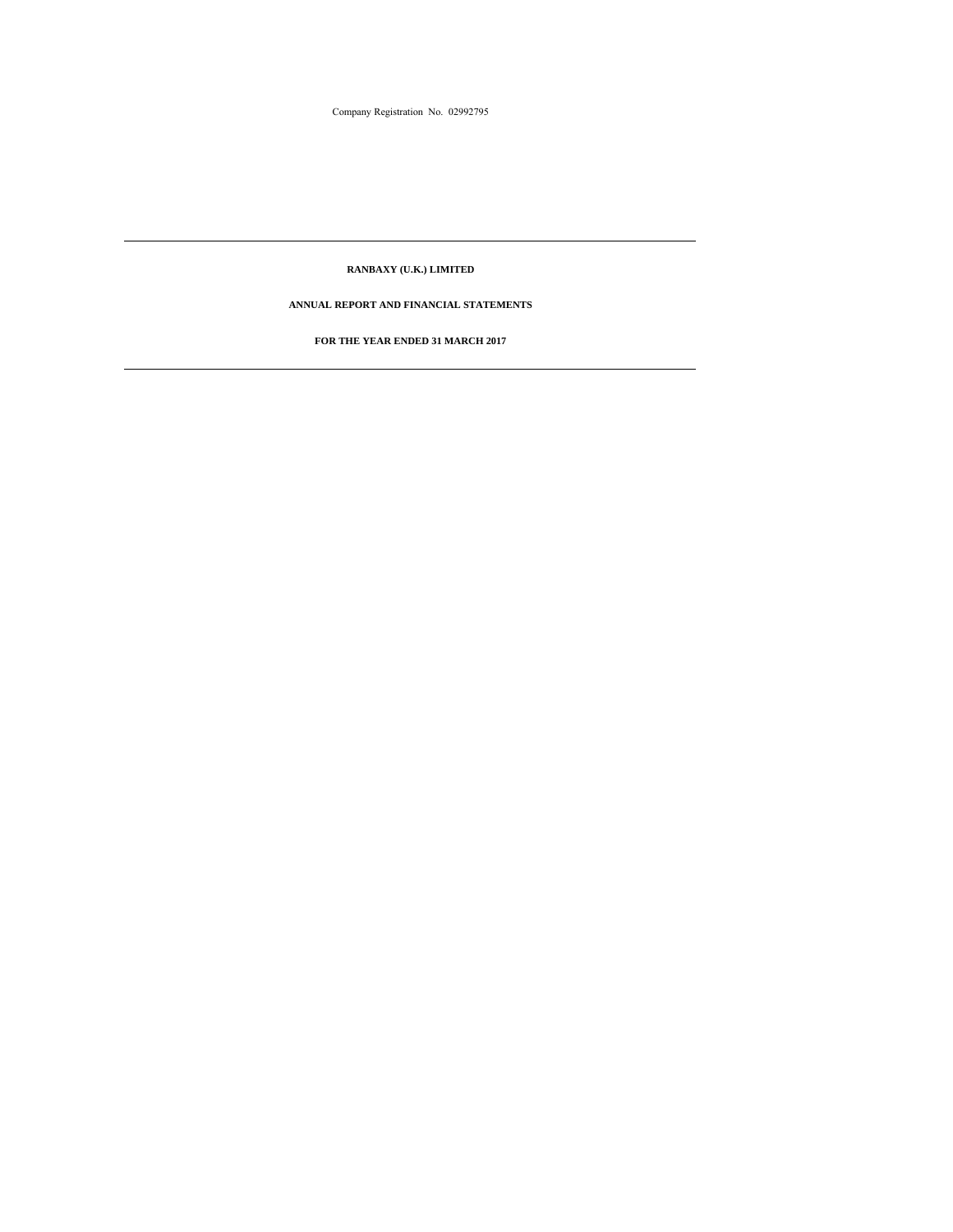## **CONTENTS**

|                                                                                                                                      | Page(s)        |
|--------------------------------------------------------------------------------------------------------------------------------------|----------------|
| Company Information                                                                                                                  | $\overline{2}$ |
| Strategic Report                                                                                                                     | 3              |
| Statement of Directors' Responsibilities in respect of<br>the Strategic and Directors' Report and the Financial<br><b>Statements</b> | 4              |
| Independent Auditor's Report to the members<br>of Ranbaxy (U.K.) Limited                                                             | 5              |
| Statement of Income and Retained Earnings                                                                                            | 6              |
| Statement of Financial Position                                                                                                      | 7              |
| Notes to the Financial Statements                                                                                                    | $8 - 14$       |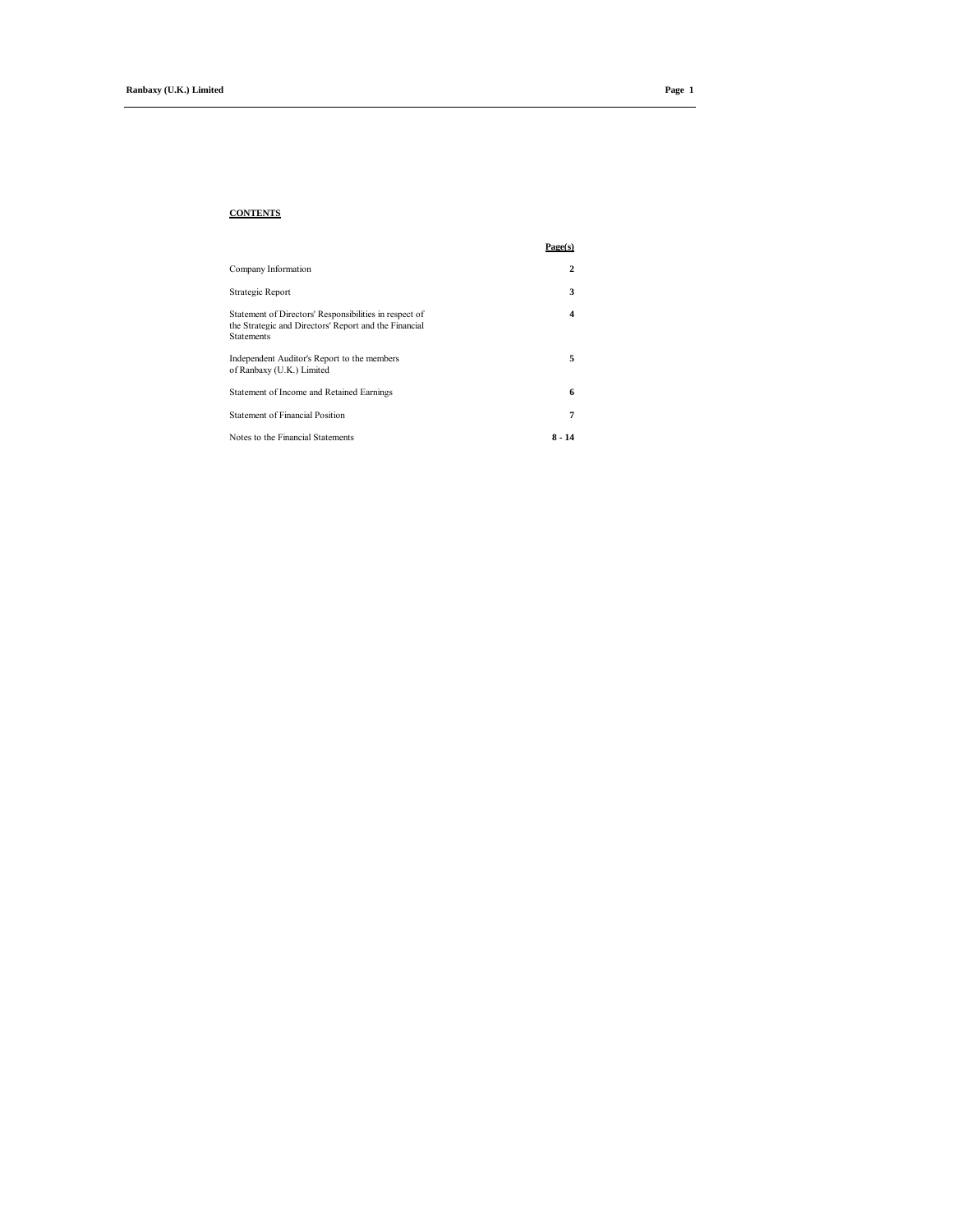**COMPANY INFORMATION**

| <b>DIRECTORS</b>         | Mr N Sharma<br>Ms Hellen de Kloet<br>Prashant Savla - Appointed on 30 September 2016       |
|--------------------------|--------------------------------------------------------------------------------------------|
| <b>REGISTERED OFFICE</b> | 5th Floor, Hyde Park Hayes 3<br>11 Millington Road, Hayes<br>Middlesex, UB3 4AZ            |
| <b>BANKERS</b>           | <b>HSBC Bank Plc</b><br>92 Kensington High Street<br>Kensington<br>London<br><b>W8 4SH</b> |
| <b>AUDITORS</b>          | Kingston Smith LLP<br>Devonshire House<br>60 Goswell Road<br>London<br>EC1M7AD             |
| <b>COMPANY NUMBER</b>    | 02992795                                                                                   |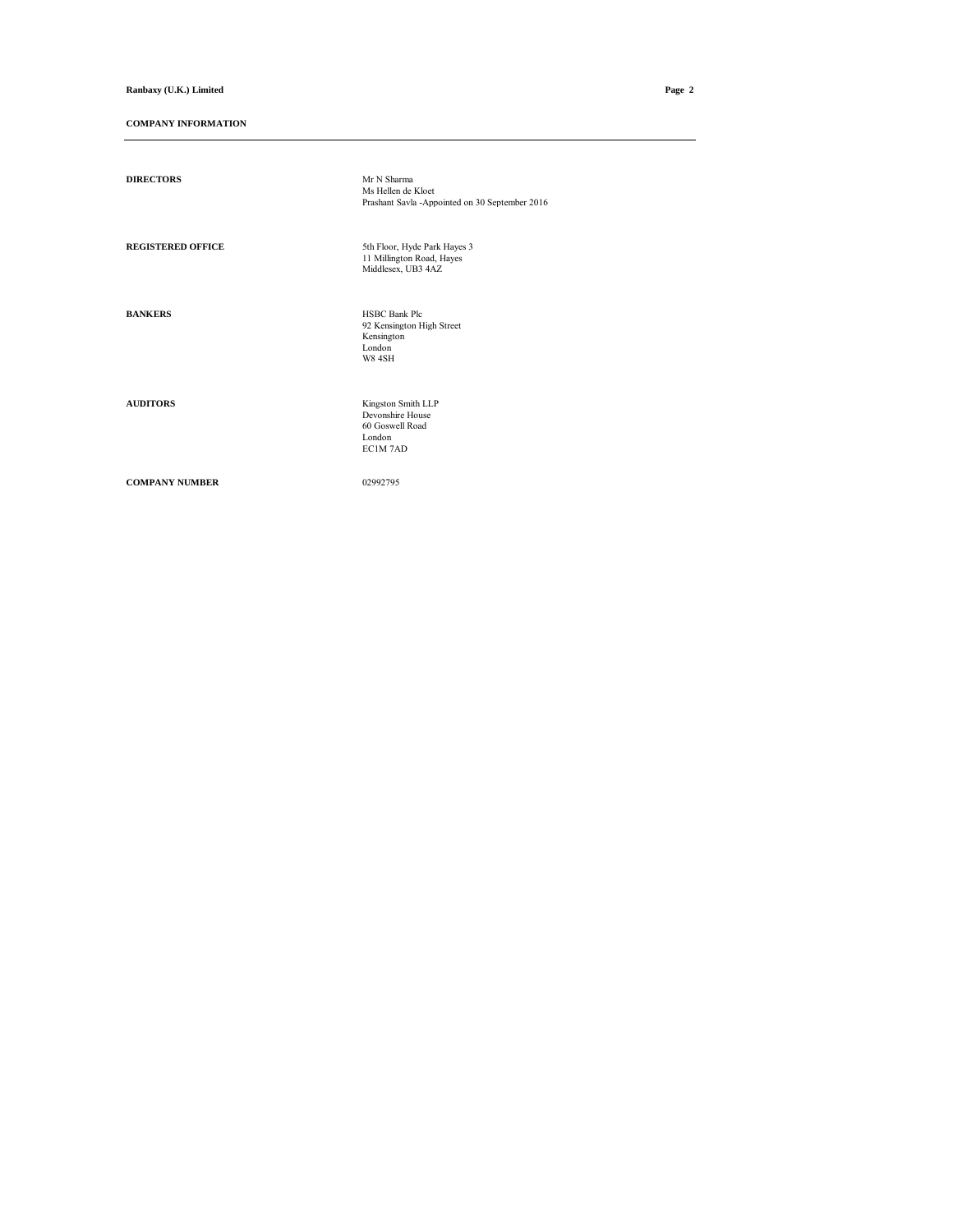## **STRATEGIC REPORT**

## **REVIEW OF BUSINESS AND FUTURE DEVELOPMENT**

#### **Financial overview**

Turnover for the year ended 31 March 2017 was £19.3m (2016: £33.5m), a decrease of 42%. Gross profit for the year ended 31 March 2017 was £4.2m (2016: £6.0m), a decrease of 30%. The profit before tax for the year was £0.92m compared to £3.5m during 2016.

#### **Turnover**

Turnover for the year decreased by 42% compared to 2016 largely due to the transfer of business of Nordic markets with effect from March 2016 and one off sales to group undertakings in 2016. Third party sales remained consistently strong however there continues to be strong competition in existing molecules across the business.

## **Gross Profit**

Gross profit decreased by 30% compared to 2016 with an increase in gross margin from 18% to 22%. The increase in gross profit margin is attributed to bringing new products to the market and harnessing opportunities on existing products together with changes to the product mix. The company continues to focus on driving profitability by bringing new molecules to market.

## **Operating Costs**

In line with strategy, resources continue to be utilised in bringing products to market from which the company will benefit in the years to come.<br>The company continues to monitor its cost base to ensure that profitability last year and distribution costs have increased by 23% compared to 2016. The increase in distribution costs is attributed to a change in the model for the hospital segment and the transfer of business from a group undertaking. The increase in administrative costs is primarily attributed to the<br>transfer of business from a group undertaking and higher favourable foreign ex

#### **Financial Position**

The financial position of the company remains strong with net current assets (excluding deferred tax) of £4.6m (2016: £12.6m) and net assets of £14.4m (2016: £13.7m). This position is expected to strengthen in line with future strategy.

#### **Strategy**

The company continues to focus on delivering results. Resources have been directed to ensure that future launches are forthcoming and that the<br>company reaches the market at the earliest opportunity. This drive is expected the business will remain unchanged with focus on the UK market and the company will continue to identify and implement efficiencies and cost savings where possible to further improve profitability.

#### **Other Developments**

From 1 April 2016, the company acquired the business of wholesale distribution of pharmaceutical products from a group undertaking : Sun Pharmaceuticals UK Limited.

#### **PRINCIPAL RISKS AND UNCERTAINTIES**

The industry in which the company operates is subject to regulation. Potential future changes in such regulation may impact the company's ability to generate income, either through decreased revenues, increased expenditure or a combination of both. Failure to comply with relevant laws and<br>regulations can potentially result in the suspension of sales. Management aims regulatory environment and where required implement procedures to ensure compliance. The company makes every effort to comply with relevant laws and regulations and internal reviews are conducted to ensure this. As a result we believe the transition to any potential new legislation will have minimal impact on revenues.

The directors recognise that continued competition puts pressure on our prices and margins. We believe that continued investment in and close<br>management of our product range will enable us to maintain and improve on perfor

Strong competition in the generics market results in increased customer credit risk. The company minimises this risk by monitoring customers on an account level basis.

Foreign exchange risk is mitigated as far as possible by hedging costs against income streams in respective currencies. Foreign exchange risk arises from the purchase of some third party stocks in Euro. These stocks make up a relatively small proportion of total stocks.

This report was approved by the Board on 13 -June-2017. On behalf of the Board

Mr Neeraj Sharma **Director** Ranbaxy (U.K.) Limited 5th Floor, Hyde Park Hayes 3 11 Millington Road, Hayes, UB3 4AZ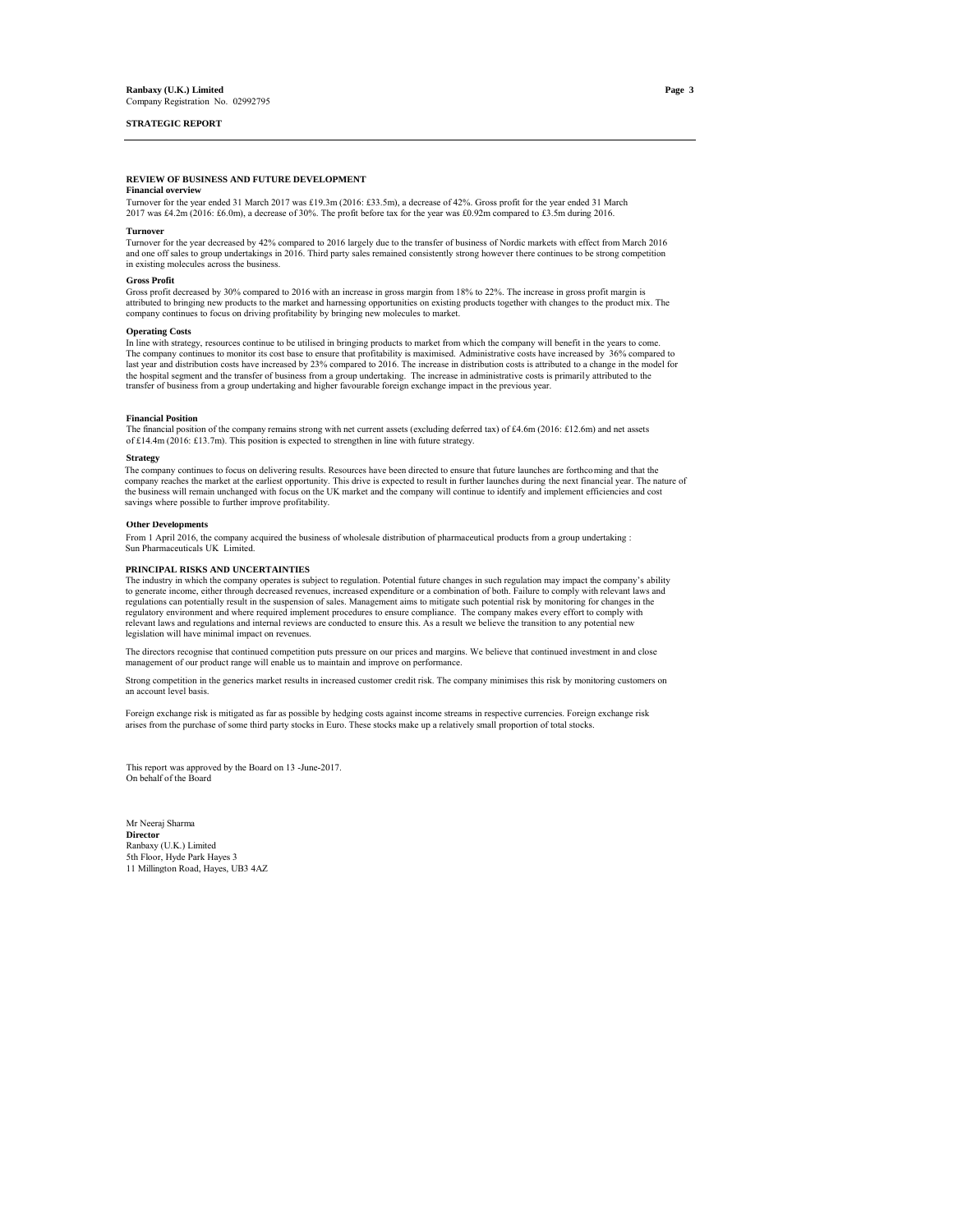## **DIRECTORS' REPORT**

The directors submit their annual report and the audited financial statements for the year ended 31 March 2017.

#### **1. PRINCIPAL ACTIVITY**

The company's principal activity comprises the distribution of generic and branded generic pharmaceuticals to wholesalers and pharmacy chains.

### **2. RESULTS AND DIVIDENDS**

The directors report the result for the year as shown in the Statement of income and retained earnings on page 6.

The directors do not recommend the payment of a dividend (2016 - £nil).

## **3. DIRECTORS AND DIRECTORS' INTERESTS**

The present directors of the company are set out on Page 2 .

The directors who held office during the year are as follows:

Ms Hellen de Kloet Mr N Sharma Prashant Savla -Appointed on 30 September 2016

Mr V Rama Seshadri- Resigned on 30 September 2016

### **4. STRATEGIC REPORT**

In accordance with section 414c (11) of the Companies Act 2006, the information relating to future developments and financial risk management is included in the Strategic Report.

#### **5. AUDITORS**

Pursuant to Section 487 (2) of the Companies Act 2006, the auditors will be deemed to be reappointed and Kingston Smith LLP will therefore continue in office.

#### **6. DISCLOSURE OF INFORMATION TO AUDITORS**

The directors who held office at the date of approval of this directors' report confirm that, so far as they are each aware, there is no relevant<br>audit information of which the Company's auditors are unaware; and each dire director to make himself aware of any relevant audit information and to establish that the Company's auditors are aware of that information.

#### **7. STATEMENT OF DIRECTORS' RESPONSIBILITIES IN RESPECT OF THE STRATEGIC AND**

 **DIRECTORS' REPORT AND THE FINANCIAL STATEMENTS** The directors are responsible for preparing the Strategic and Directors' Reports and the financial statements in accordance with applicable law and regulations.

Company law requires the directors to prepare financial statements for each financial period. Under that law they have elected to prepare the financial statements in accordance with UK Accounting Standards and applicable law (UK Generally Accepted Accounting Practice).

Under company law the directors must not approve the financial statements unless they are satisfied that they give a true and fair view of the state of affairs of the company and of the profit or loss of the company for that period. In preparing these financial statements, the directors are required to:

• select suitable accounting policies and then apply them consistently;

• make judgments and estimates that are reasonable and prudent;

• state whether applicable UK Accounting Standards have been followed, subject to any material departures disclosed and explained in the financial statements; and

• prepare the financial statements on the going concern basis unless it is inappropriate to presume that the company will continue in business.

The directors are responsible for keeping adequate accounting records that are sufficient to show and explain the company's transactions and disclose with reasonable accuracy at any time the financial position of the company and enable them to ensure that the financial<br>statements comply with the Companies Act 2006. They have general responsibility for takin safeguard the assets of the company and to prevent and detect fraud and other irregularities.

This report was approved by the Board on 13 -June-2017. On behalf of the Board

Mr Neeraj Sharma **Director** Ranbaxy (U.K.) Limited 5th Floor, Hyde Park Hayes 3 11 Millington Road, Hayes Middlesex, UB3 4AZ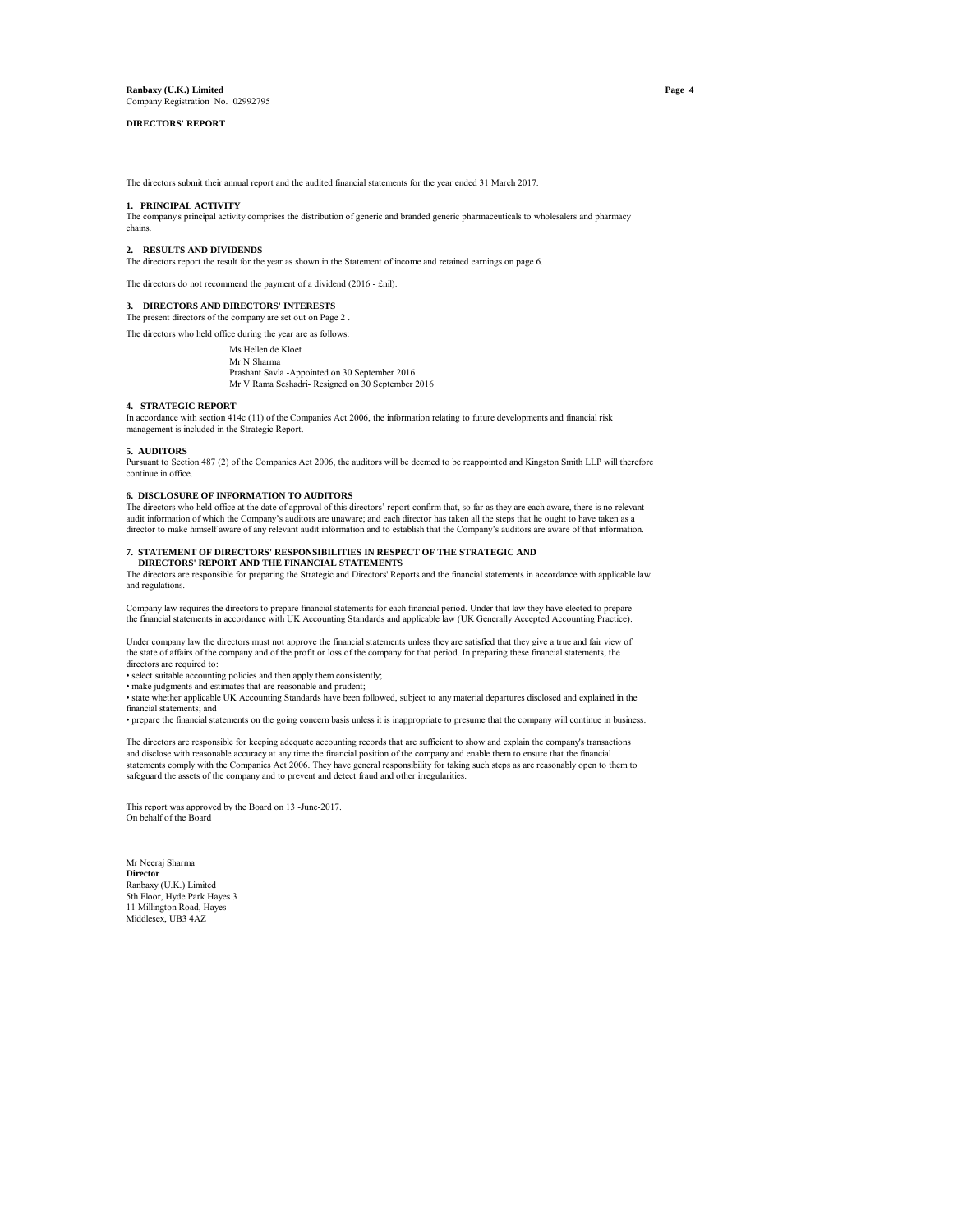We have audited the financial statements of Ranbaxy (U.K.) Limited for the year ended 31 March 2017 set out on pages 6 to14. The financial reporting framework that has been applied in their preparation is applicable law and United Kingdom Accounting Standards (United Kingdom<br>Generally Accepted Accounting Practice) including FRS 102 "The Financial Reporting St of Ireland."

This report is made solely to the company's members, as a body, in accordance with Chapter 3 of Part 16 of the Companies Act 2006. Our audit work has been undertaken so that we might state to the company's members those matters we are required to state to them in an auditor's report and for no other purpose. To the fullest extent permitted by law, we do not accept or assume responsibility to anyone other than the company and<br>the company's members, as a body, for our audit work, for this report, or for

## **Respective responsibilities of directors and auditors**

As explained more fully in the Directors' Responsibilities Statement set out on page 4, the directors are responsible for the preparation of the financial statements and for being satisfied that they give a true and fair view. Our responsibility is to audit and express an opinion on the<br>financial statements in accordance with applicable law and International Standa comply with the Auditing Practices Board's Ethical Standards for Auditors.

## **Scope of the audit of the financial statements**

An audit involves obtaining evidence about the amounts and disclosures in the financial statements sufficient to give reasonable assurance that the financial statements are free from material misstatement, whether caused by fraud or error. This includes an assessment of: whether the accounting policies are appropriate to the company's circumstances and have been consistently applied and adequately disclosed; the<br>reasonableness of significant accounting estimates made by the directors; and the overall read all the financial and non-financial information in the Directors' Report and the Strategic Report to identify material inconsistencies with the audited financial statements and to identify any information that is apparently materially incorrect based on, or materially inconsistent with, the knowledge acquired by us in the course of performing the audit. If we become aware of any apparent material misstatements or inconsistencies we consider the implications for our report.

## **Opinion on financial statements**

In our opinion the financial statements: • give a true and fair view of the state of the company's affairs as at 31 March 2017 and of its profit for the year then ended; • have been properly prepared in accordance with United Kingdom Generally Accepted Accounting Practice; and • have been prepared in accordance with the requirements of the Companies Act 2006.

## **Opinions on other matters prescribed by the Companies Act 2006**

In our opinion based on the work undertaken in the course of the audit, the information given in the Strategic Report and theDirectors' Report for the financial year for which the financial statements are prepared is consistent with the financial statements, and the Strategic Report and the Directors' Report have been prepared in accordance with applicable legal requirements.

## **Matters on which we are required to report by exception**

In light of the knowledge and understanding of the company and its environment obtained in the course of our audit, we have not identified material misstatements in the Strategic Report or the Directors' Report.

We have nothing to report in respect of the following matters where the Companies Act 2006 requires us to report to you if, in our opinion: • adequate accounting records have not been kept, or returns adequate for our audit have not been received from branches not visited by us; or • the financial statements are not in agreement with the accounting records and returns; or

• certain disclosures of directors' remuneration specified by law are not made; or

• we have not received all the information and explanations we require for our audit.

**Janice Riches (Senior Statutory Auditor) for and on behalf of Kingston Smith LLP**

Chartered Accountant Statutory Auditor Devonshire House 60 Goswell Road London EC1M 7AD 13 -June-2017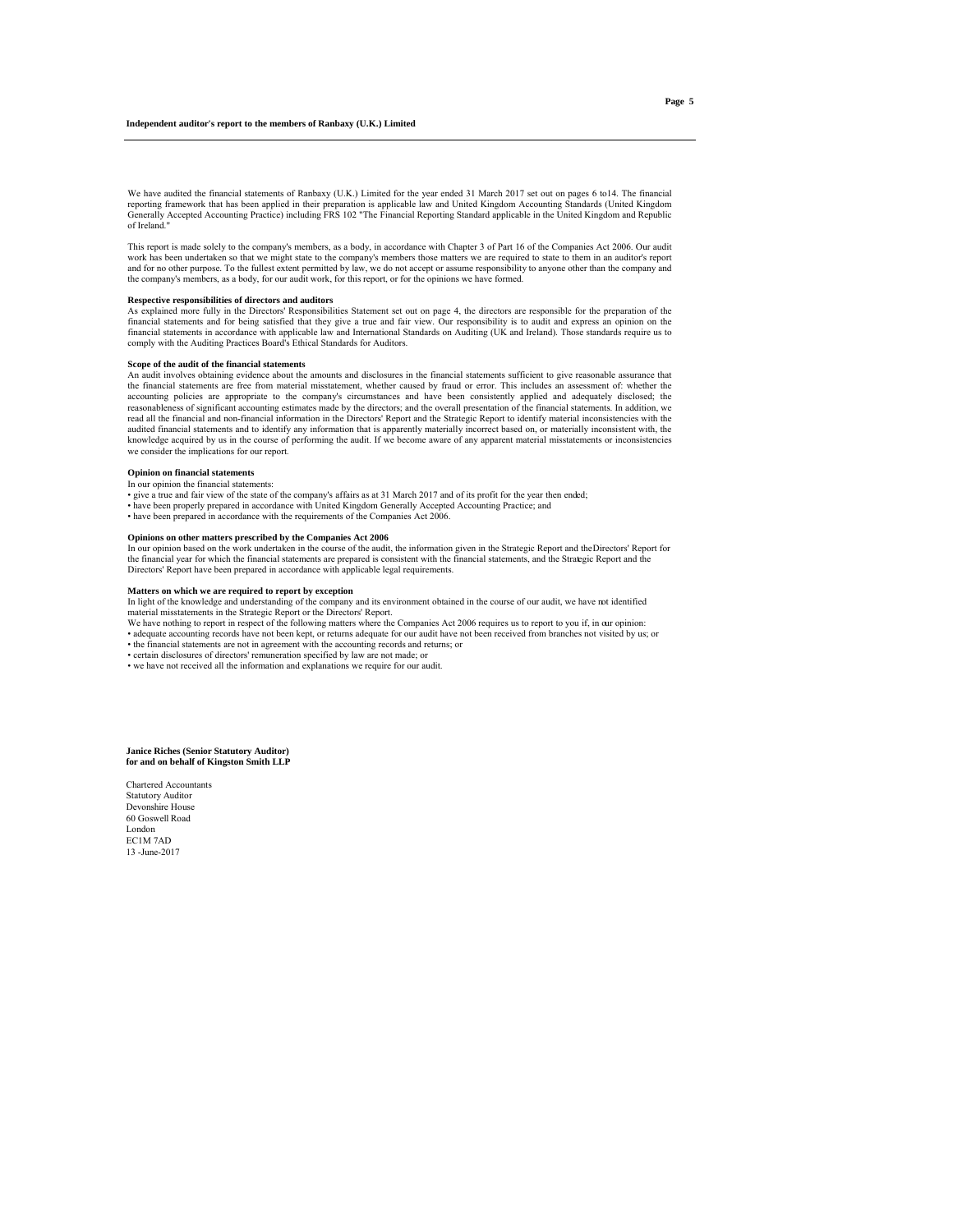## **Ranbaxy (U.K.) Limited Page 6** Company Registration No. 02992795

## **STATEMENT OF INCOME AND RETAINED EARNINGS for the year ended 31 March 2017**

|                                                                       | <b>Notes</b> | Continuing<br><b>Operations</b> | <b>Discontinued</b><br><b>Operations</b> | <b>Total</b>  | Continuing<br>Operations | Discontinued<br>Operations | Total          |
|-----------------------------------------------------------------------|--------------|---------------------------------|------------------------------------------|---------------|--------------------------|----------------------------|----------------|
|                                                                       |              | 2017<br>£                       | 2017<br>£                                | 2017<br>£     | 2016<br>£                | 2016<br>£                  | 2016<br>£      |
| <b>Turnover</b>                                                       | 3            | 18,467,428                      | 815,700                                  | 19,283,128    | 17,836,157               | 15,633,255                 | 33,469,412     |
| Cost of Sales                                                         |              | (14,521,226)                    | (544,068)                                | (15,065,294)  | (13,690,587)             | (13, 753, 788)             | (27, 444, 375) |
| <b>Gross Profit</b>                                                   |              | 3,946,202                       | 271,632                                  | 4,217,834     | 4,145,570                | 1,879,467                  | 6,025,037      |
| Distribution costs                                                    |              | (939, 092)                      | (41, 479)                                | (980, 571)    | (424,000)                | (371, 632)                 | (795, 632)     |
| Administrative expenses                                               |              | (3,590,087)                     | (158, 573)                               | (3,748,660)   | (1,471,458)              | (1, 289, 722)              | (2,761,180)    |
| Other operating income                                                | 4            | 1,368,693                       | 60,455                                   | 1,429,148     | 544,810                  | 477,522                    | 1,022,332      |
| Operating profit and Profit on<br>ordinary activities before taxation | 4            | 785,716                         | 132,035                                  | 917,751       | 2,794,922                | 695,635                    | 3,490,557      |
| Tax charge on profit on ordinary activities                           | 7            | (170, 654)                      | (28, 677)                                | (199, 331)    | (82, 212)                | (20, 462)                  | (102, 674)     |
| Retained profit on ordinary activities after taxation                 |              | 615,062                         | 103,358                                  | 718,420       | 2,712,710                | 675,173                    | 3,387,883      |
| Equity settled share based charge                                     |              | 2,178                           |                                          | 2,178         | 337                      |                            | 337            |
| Profit for the financial year and total comprehensive income          |              | 617,240                         | 103,358                                  | 720,598       | 2,713,047                | 675,173                    | 3,388,220      |
| Accumulated loss at the start of the year                             |              |                                 |                                          | (8,061,876)   |                          |                            | (11, 450, 096) |
| Accumulated loss at the end of the year                               |              |                                 |                                          | (7, 341, 278) |                          |                            | (8,061,876)    |

There were no recognised gains or losses other than the profit for the financial year. The discontinued operations as disclosed above represent the company's Nordic division.

The notes on pages 8 - 14 form part of the financial statements.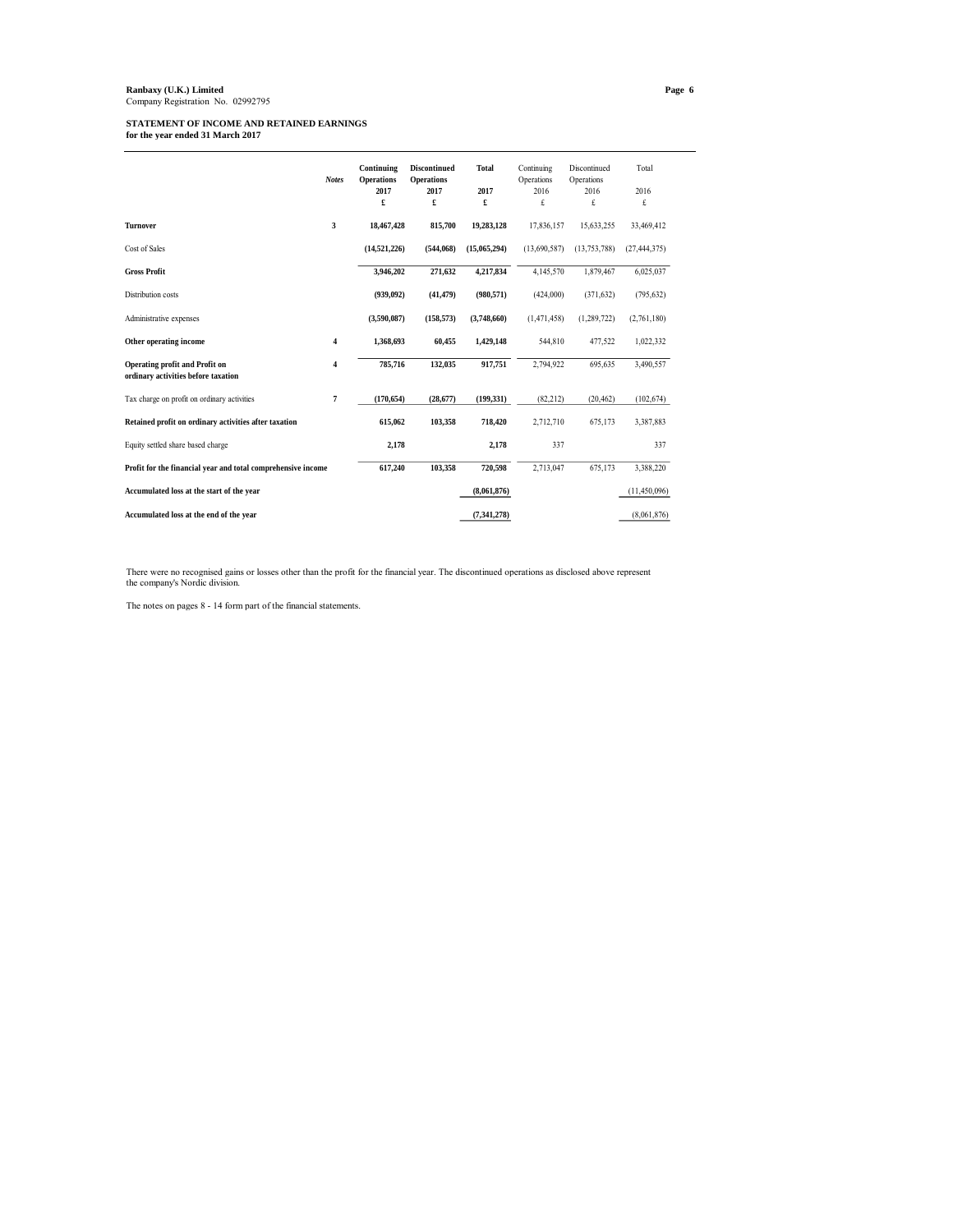## **Ranbaxy (U.K.) Limited Page 7** Company Registration No. 02992795

# **STATEMENT OF FINANCIAL POSITION as at 31 March 2017**

| <b>FIXED ASSETS</b>                                                                                                            | <b>Notes</b>   |                                                                | 2017<br>£                   |                                                                 | 2016<br>£                 |
|--------------------------------------------------------------------------------------------------------------------------------|----------------|----------------------------------------------------------------|-----------------------------|-----------------------------------------------------------------|---------------------------|
| Intangible assets<br>Tangible assets                                                                                           | 8<br>9         |                                                                | 20,398<br>20,398            |                                                                 | 24,417<br>24,417          |
| <b>CURRENT ASSETS</b><br><b>Stocks</b><br>Debtors<br>- due within one year<br>- due after one year<br>Cash at bank and in hand | 10<br>11<br>11 | 1,965,601<br>4,420,156<br>9,762,092<br>9,030,841<br>25,178,690 |                             | 3,219,283<br>18,617,829<br>1,088,522<br>5,884,400<br>28,810,034 |                           |
| <b>CREDITORS:</b> amounts falling due within one year                                                                          | 12             | (10,790,366)                                                   |                             | (15, 146, 327)                                                  |                           |
| <b>NET CURRENT ASSETS</b><br><b>TOTAL ASSETS LESS CURRENT LIABILITIES</b>                                                      |                |                                                                | 14,388,324<br>14,408,722    |                                                                 | 13,663,707<br>13.688.124  |
| <b>CAPITAL AND RESERVES</b>                                                                                                    |                |                                                                |                             |                                                                 |                           |
| Share capital<br>Profit & Loss Account                                                                                         | 14             |                                                                | 21,750,000<br>(7, 341, 278) |                                                                 | 21,750,000<br>(8,061,876) |
| TOTAL EQUITY SHAREHOLDERS' FUNDS                                                                                               |                |                                                                | 14,408,722                  |                                                                 | 13,688,124                |

The notes on pages 8 - 14 form part of the financial statements.

These financial statements were approved by the Board of Directors and authorised for issue on 13 -June-2017.

Mr Neeraj Sharma **Director**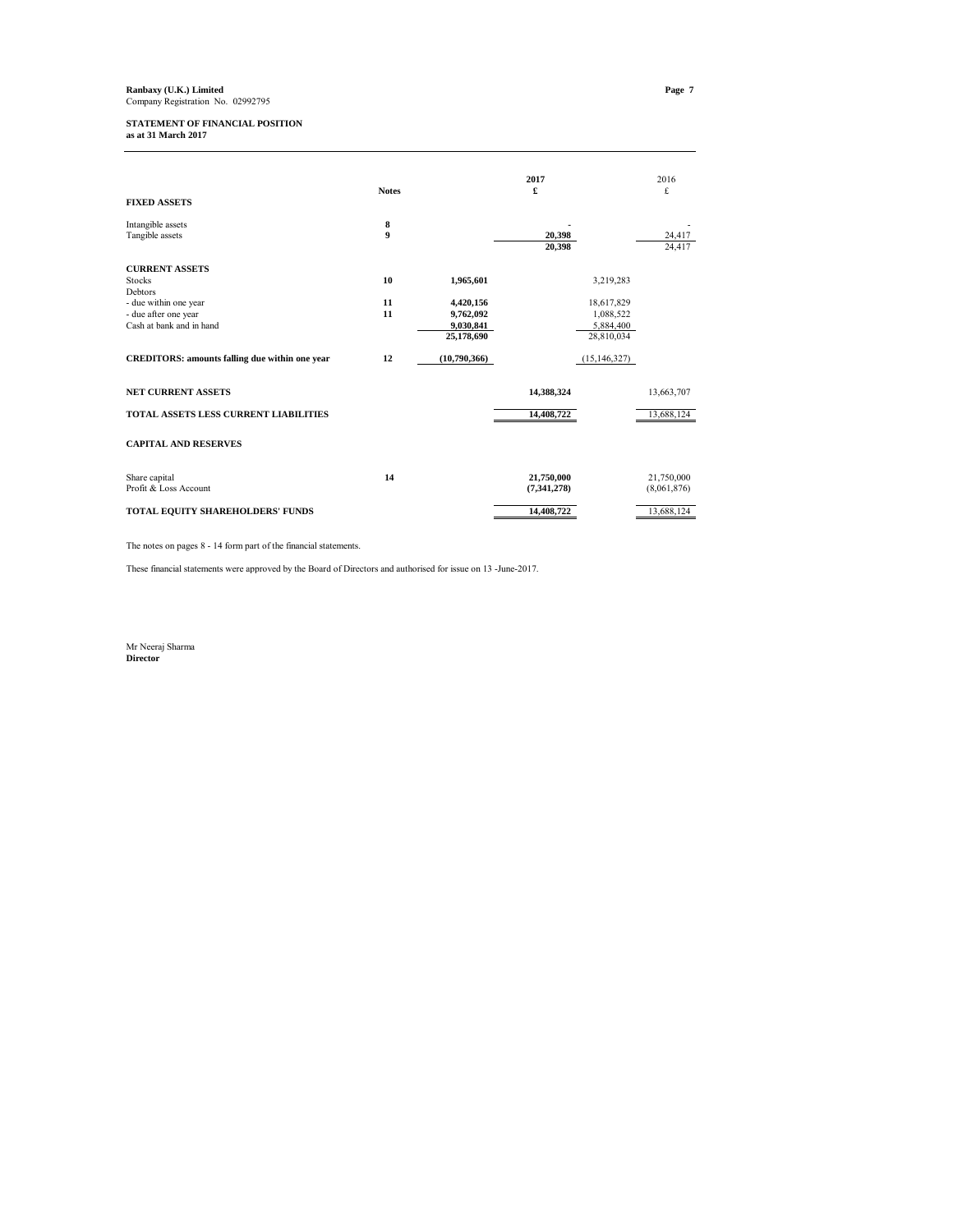NOTES TO THE FINANCIAL STATEMENTS for the year ended 31 March 2017

**1.**

## **ACCOUNTING POLICIES**

## 1.1 *Company Information*

Ranbaxy (U.K.) Limited is a private company limited by shares which is domiciled and incorporated in England and Wales. The registered office is 5th Floor, Hyde Park Hayes 3, 11 Millington Road, Hayes, Middlesex, UB3 4AZ.

#### *Accounting Convention*

The financial statements have been prepared under the historical cost convention, and in accordance with the Financial Reporting Standard 102 (FRS 102) 'The Financial Reporting Standard applicable in the UK and Republic of Ireland', and the requirements of the Companies Act 2006. The financial statements have been prepared in sterling, which is the functional currency of the company.

Monetary amounts in these financial statements are rounded to the nearest pound.

#### 1.2 *Cash flow statement*

Under FRS 102 the Company is exempt from the requirement to prepare a cash flow statement on the grounds that a parent undertaking includes the Company in its own published consolidated financial statements.

### 1.3 *Intangible fixed assets and amortisation*

Intangible fixed assets are stated at cost less accumulated amortisation. Amortisation is provided on all intangible fixed assets to write off the costs, less estimated residual value, of each asset on a straight line basis over its expected useful life. Product licences (third party), including the associated costs of research and data collection, are amortised over the term of the licence from the product launch date.

## 1.4 *Tangible fixed assets and depreciation*

Tangible fixed assets are stated at cost less accumulated depreciation and any impairment losses. Depreciation is provided on all tangible fixed assets at rates estimated to write off the cost, less estimated residual value, of each asset on a straight line basis over its expected useful life, as follows:

Office equipment 5 years 5 years Computer equipment  $&$  software  $3$  years The gain or loss arising on the disposal of an asset is determined as the difference between the sale proceeds and carrying value of the asset and is credited or charged to the income statement.

#### 1.5 *Impairment of fixed assets*

The carrying amounts of the Company's assets are reviewed for impairment when events or changes in circumstances indicate that the carrying amount of the fixed asset may not be recoverable. If any such indication exists, the asset's recoverable amount is estimated.

An impairment loss is recognised whenever the carrying amount of an asset exceeds its recoverable<br>amount and recognised in the income statement nt and recognised in the income statement.

The recoverable amount of fixed assets is the greater of their net realisable value and value in use. In assessing value in use, the expected future cash flows are discounted to their present value using a pre-tax discount rate that reflects current market assessments of the rate of return expected on an equally risky investment.

#### 1.6 *Stocks*

Stocks are stated at the lower of cost and estimated net realisable value. Cost includes all direct costs incurred in bringing the stocks to their present location and condition. Cost is determined on a weighted average basis.

## 1.7 *Taxation*

The tax expense represents the sum of the tax currently payable and deferred tax.

#### *Deferred Tax*

Deferred tax liabilities are generally recognised for all timing differences.

Deferred tax assets are recognised in the income statement to the extent that it is probable that they will be recovered against the reversal of deferred tax liabilities or future taxable profits.

The carrying amount of the deferred tax asset is reviewed at each reporting end date and reduced to the extent that it is no longer probable that sufficient taxable profits will be available to allow all or part of the asset to be recovered. Deferred tax is measured using rates of tax that have been enacted or substantively enacted by the balance sheet date.

#### Current Tax

The tax currently payable is based on taxable profit for the year. Taxable profit differs from the net profit as reported in the income statement because it excludes items of income or expense that are taxable or deductible<br>in other years and it further excludes items that are never taxable or deductible. The company's liability f tax is calculated using the rates that have been enacted or substantively enacted by the reporting end date.

## 1.8 **Cash and cash equivalents**

Cash and cash equivalents include deposits held at call with banks.

#### 1.9 **Financial instruments**

Basic financial instruments are measured at cost. The company has no other financial instruments or basic financial instruments measured at fair value.

#### 1.10 **Equity Instruments**

Equity instruments issued by the company are recorded at the proceeds received, net of direct issue costs. Dividends payable on equity instruments are recognised as liabilities once they are no longer at the discretion of the company.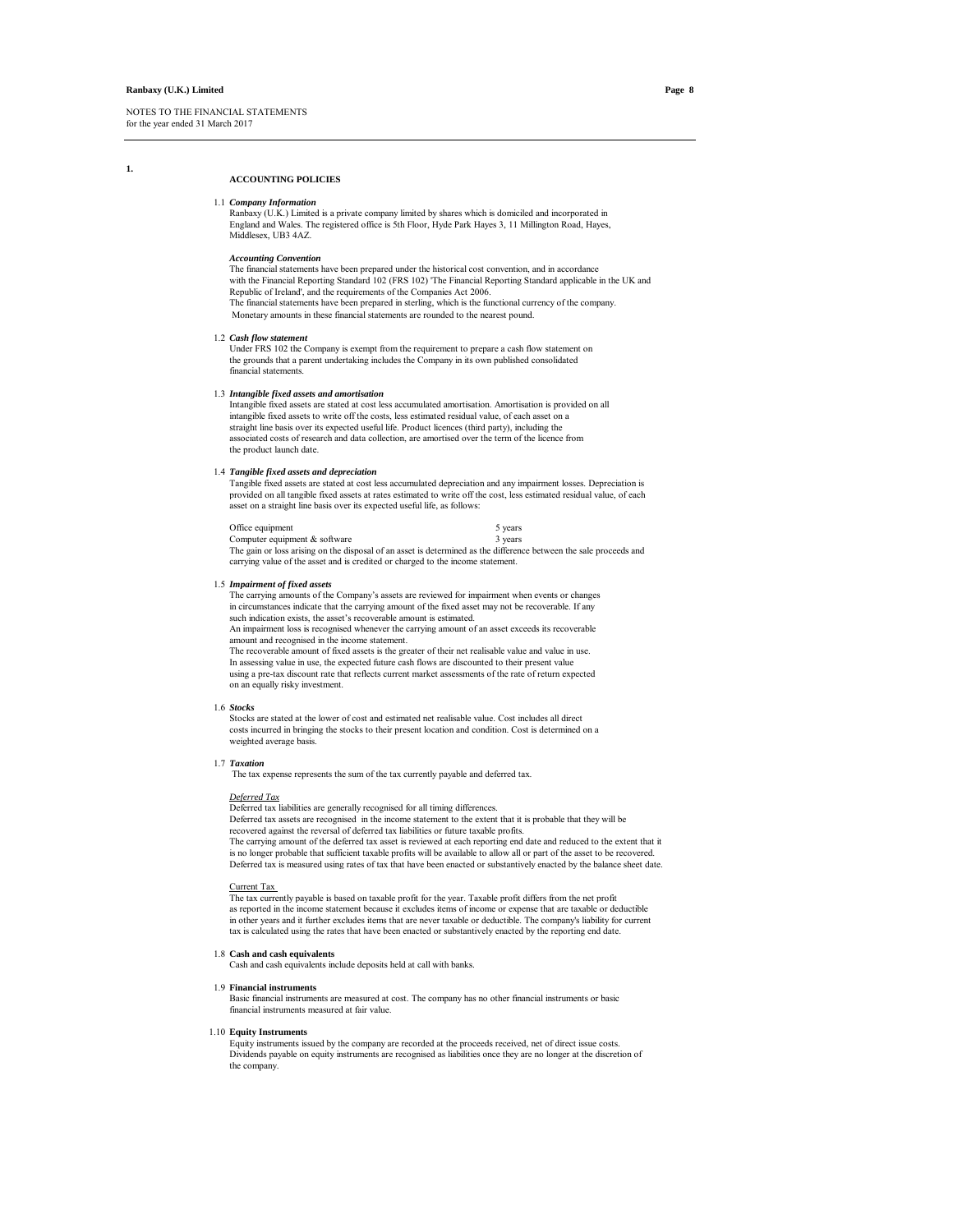NOTES TO THE FINANCIAL STATEMENTS for the year ended 31 March 2017

#### **ACCOUNTING POLICIES (continued)**

#### 1.11 *Income Recognition*

Turnover represents amounts receivable for goods net of trade discounts, VAT and other related taxes. Turnover is recognised on delivery of goods to customers.

Turnover relating to distributor arrangements is net of accruals made for expected market price changes in accordance with terms agreed.

Other operating income is recognised on completion or performance of activities to the extent that settlement is probable. In the case of contractual licensing arrangements income is recognised where the rights to consideration have arisen on the performance of key milestones at a fair value of the service provided as a proportion of the total fair value of the contract.

#### 1.12 *Operating leases*

Rentals under operating leases are charged to the income statement on a straight line basis over the lease term.

## 1.13 *Foreign currencies*

Transactions in foreign currencies are recorded at the rate ruling at the date of the transaction. Monetary assets and liabilities denominated in foreign currencies are retranslated at the rate of exchange ruling at the balance sheet date. All exchange differences are recognised in the income statement.

1.14 *Pensions*

The company operates a defined contribution pension scheme for the benefit of the employees. The assets of the scheme are administered by trustees in a fund independent from those of the company. Contributions payable to the scheme in respect of the accounting period are charged to the income statement.

### 1.15 *Employee Benefits*

The cost of short term employee benefits are recognised as a liability and an expense.

The cost of unused holiday entitlement is recognised in the period in which the employee's services are received.

Termination benefits are recognised immediately as an expense when the company is demonstrably committed to terminate the employment of an employee or to provide termination benefits.

#### 1.16 *Share-based incentives*

Certain of the company's employees participate in equity-settled share-based payment schemes operated by the Ranbaxy group. Following the acquisition of the Ranbaxy group by Sun Pharmaceutical Industries Ltd in March 2015, all unexercised options held at acquisition were converted in the ratio equivalent to 0.8 shares in Sun Pharmaceutical Industries Ltd. for every share held in Ranbaxy. In accordance with FRS 102 the fair value of equity-settled share-based payments to employees is at the date of grant and is expensed on a straight-line basis over the vesting period based on the company's estimate of shares or options that will eventually vest. In the case of options granted, fair value is measured by a Black-Scholes pricing model. Further details are set out in note 6.

### 1.17 *Going concern*

The company's business activities, together with the factors likely to affect its future development and position, are set out in the Strategic Report. The financial position of the company, its liquidity position and borrowing facilities are also described in the Strategic Report together with principal position and borrowing facilities are also described in the Strategic Report together with principal risks and uncertainties affecting the business.

The company has sufficient current assets to cover its liabilities. As a consequence, the directors have a reasonable expectation that the company has adequate resources to continue in operational existence for the foreseeable future. Thus they continue to adopt the going concern basis of accounting in preparing the annual financial statements.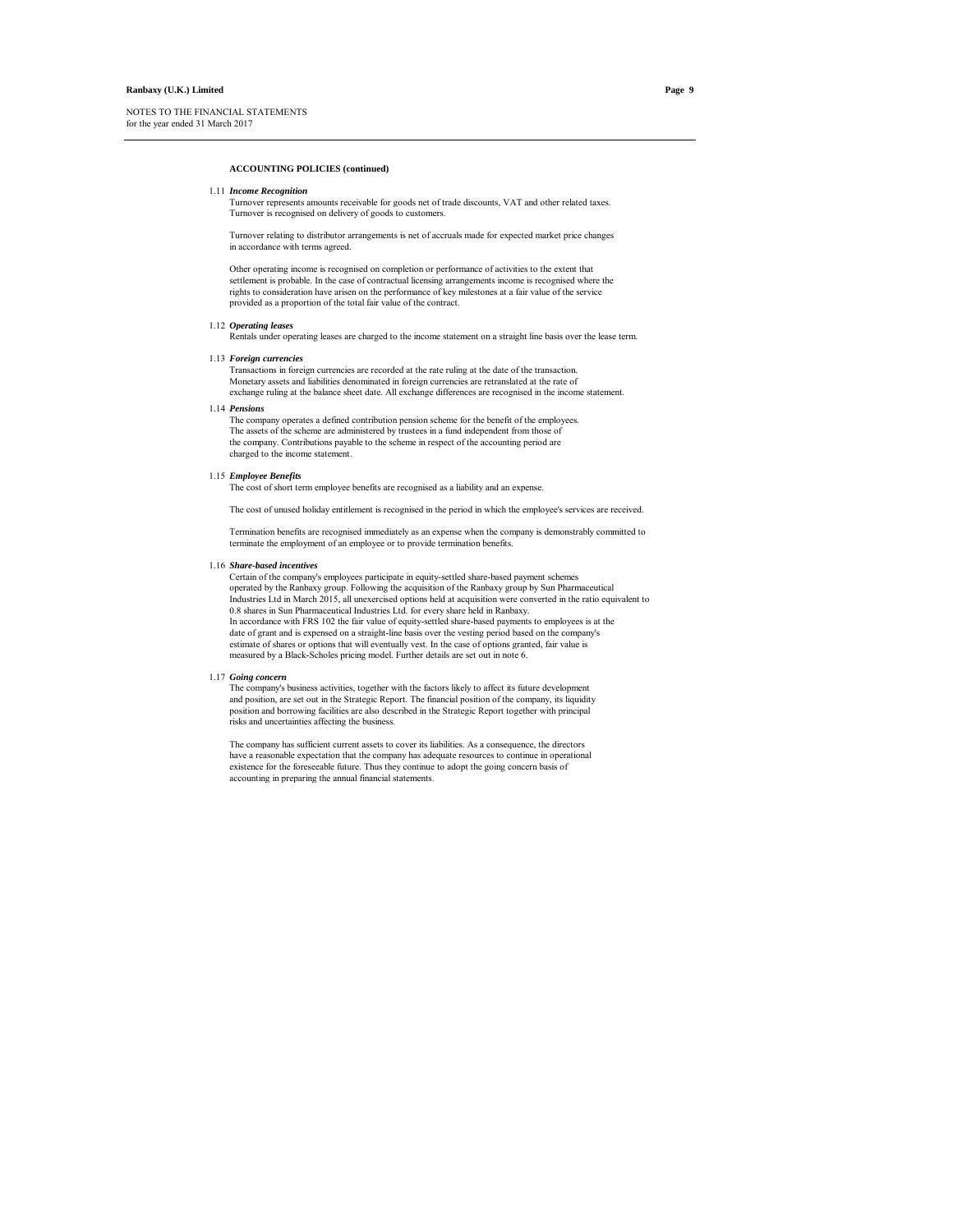NOTES TO THE FINANCIAL STATEMENTS for the year ended 31 March 2017

## **2. CRITICAL ACCOUNTING JUDGEMENTS AND KEY SOURCES OF ESTIMATION UNCERTAINITY**

While applying accounting policies described in note 1, the directors are required to make judgements, estimates and assumptions about the carrying amounts of assets and liabilities that may not be apparent and readily available from other sources. Estimates and assumptions are based on past experience and any other relevant factors. Actual results may differ from these estimates. The estimates and underlying assumptions are reviewed on an ongoing basis.

Revisions to accounting estimates are recognised in the period in which the estimate is revised, if the revision affects only<br>that period, or in the period of the revision and future periods if the revision affects both cu The estimates and assumptions which have a significant risk of causing a material adjustment to the carrying amount of assets and liabilities are outlined below.

#### **Key sources of estimation uncertainty**

## **Stock Provision**

The company assesses the value of stock for any impairment at the end of each reporting period. Management consider<br>factors including batch expiry dates, historical experience of sales and orders held. See note 10 for the amount of stock and associated impairment provisions.

### **Deferred tax**

Deferred tax assets are recognised when the Directors consider it is probable that they will be recovered against future<br>taxable profits. The directors consider that in the forthcoming financial periods, based on forecast taxable profits will be generated to utilise the deferred tax assets included in the statement of financial position.

#### **Bad Debt Provision**

The company makes an estimate of the recoverable value of trade and other debtors. When assessing impairment of trade and other debtors, management considers factors including the aged profile of debtors and historical experience. See note 11 for the net carrying amount of debtors and associated impairment provisions.

### **Bonus Provision**

The company operates a bonus scheme for most employees based on achieving certain business results as well as personal metrics. The accounts include a provision for the bonuses due for the year based on the latest assessment of the likelihood of relevant employees achieving their set goals and targets.

## **3. ANALYSIS OF TURNOVER**

The analysis of turnover, all derived from the sale of generic pharmaceutical products, was as follows:

|    | Turnover by geographical destination                         |            |            |
|----|--------------------------------------------------------------|------------|------------|
|    |                                                              | 2017<br>£  | 2016<br>£. |
|    | UK                                                           | 18,467,428 | 17,825,838 |
|    |                                                              |            |            |
|    | Rest of Europe                                               | 815,700    | 15,643,574 |
|    | <b>Total</b>                                                 | 19,283,128 | 33,469,412 |
| 4. | PROFIT ON ORDINARY ACTIVITIES                                | 2017       | 2016       |
|    | Profit on ordinary activities before taxation                | £          | £          |
|    | is stated after charging/(crediting):                        |            |            |
|    | Depreciation of tangible fixed assets                        | 15,783     | 8,839      |
|    | Foreign exchange gain                                        | (281, 140) | (410,399)  |
|    | Inventories recognised as an expense                         | 15,065,294 | 27,444,375 |
|    | Amortisation and impairment of intangible assets             |            | 30,850     |
|    | Operating lease rental of building including service charges | 95,822     | 120,008    |
|    | Amounts payable to the auditors, in respect of:              |            |            |
|    | Audit of these financial statements                          | 22,500     | 34,000     |
|    | Audit - related assurance services                           | 13,774     | 19,200     |
|    | Other operating income includes:                             |            |            |
|    | Income from granting marketing/distribution rights           | 48,300     | 211,444    |
|    | <b>Management Services</b>                                   | 1,353,633  | 742,042    |
|    | Others                                                       | 27,215     | 68,846     |
|    |                                                              | 1,429,148  | ,022,332   |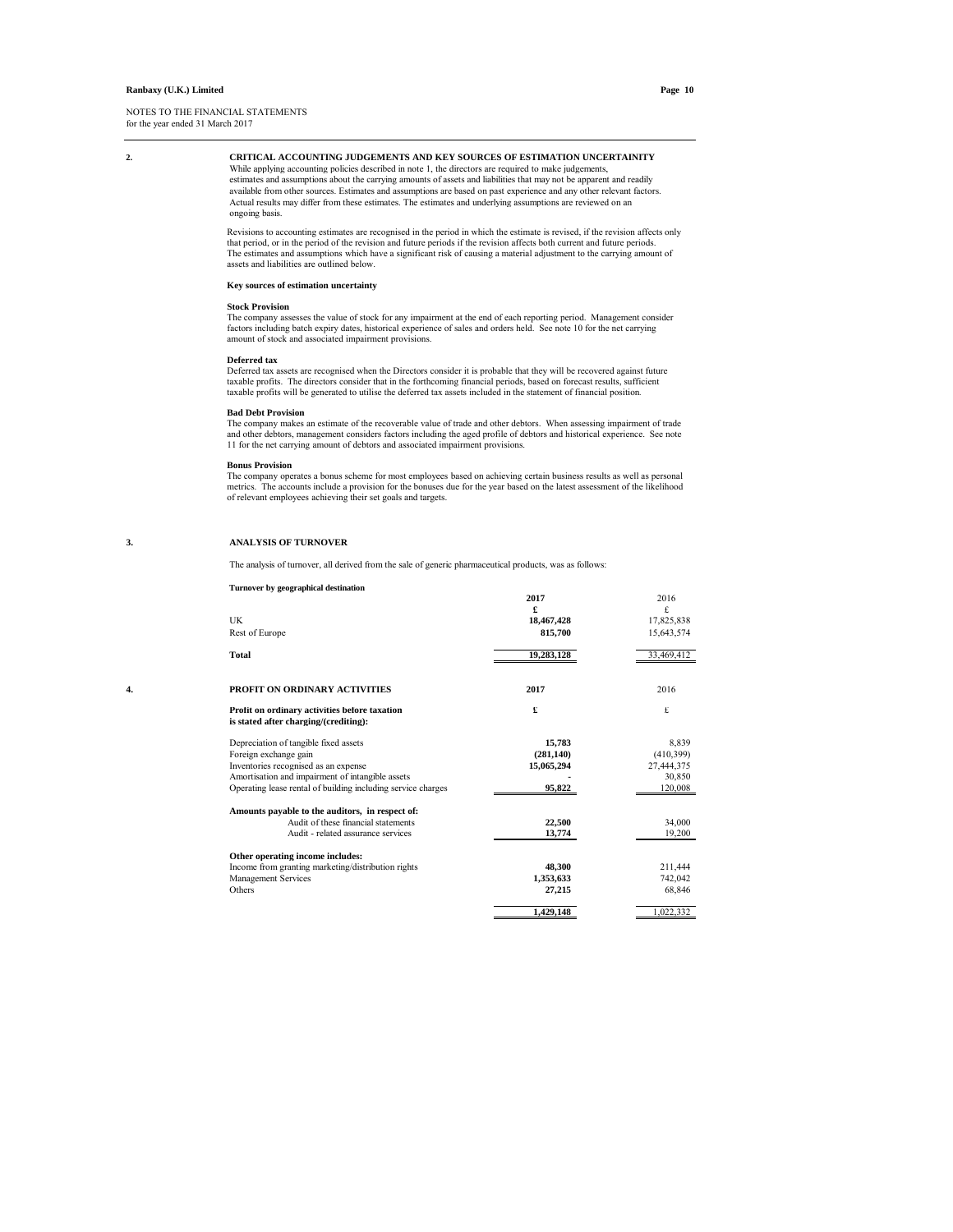NOTES TO THE FINANCIAL STATEMENTS for the year ended 31 March 2017

| 5. | <b>DIRECTORS' EMOLUMENTS</b>                       | 2017    | 2016    |
|----|----------------------------------------------------|---------|---------|
|    |                                                    | £       | £       |
|    | Emoluments for the directors during the year were: |         |         |
|    | Remuneration for services as director              | 576,515 | 360,261 |
|    |                                                    | 576,515 | 360,261 |

Directors were also remunerated by fellow group companies. Where remuneration was paid to directors by fellow group companies it did not include any amounts in respect of qualifying services for Ranbaxy (U.K.) Limited and is not included above.

The total emoluments of the highest paid director were £442,399 (2016: £202,032)

| 6. | <b>EMPLOYEE NUMBERS AND REMUNERATION</b>                       | 2017      | 2016      |
|----|----------------------------------------------------------------|-----------|-----------|
|    | Aggregate payroll costs, including directors, were as follows: | £         |           |
|    | Wages and salaries                                             | 2,028,784 | 1,630,455 |
|    | Social security costs                                          | 253,953   | 187,087   |
|    | Pension costs                                                  | 115,991   | 87,283    |
|    | Equity settled share based charge                              | 2.178     | 337       |
|    |                                                                | 2.400.906 | 1.905.162 |

As at the balance sheet date, pension contributions amounting to £12,972 (2016: £40,627) were included in other creditors.

Average monthly number of employees, analysed by category was as follows:

|                | 2017 | 2016   |
|----------------|------|--------|
|                | Nos. | Nos.   |
| <b>Sales</b>   |      | C<br>∠ |
| Administration | 15   | 13     |
|                | 20   |        |

Certain management staff of the company participate in stock option schemes (ESOP) operated by Ranbaxy<br>Laboratories Limited. Following the acquisition of the Ranbaxy group by Sun Pharmaceutical Industries Ltd. all<br>unexerci

Industries Ltd. are listed on the Bombay Stock Exchange (Traded in 'A' Group) and on the National Stock Exchange, both exchanges are located in India.

For options granted prior to and including the grant of 24th February 2010 options vest over a period of five years from the date of grant with 20% of the options vesting at the end of each year. These options lapse if they are not exercised prior to the expiry date, which is ten years from the date of the grant.

For subsequent grants, under a new ESOP, options vest over a three year period from the date of grant with 33.33% of the options vesting at the end of each year. These options will lapse if not exercised within three months of vesting.

The weighted average fair value of options exercised during the period was INR 469.65 for grant date of 08/05/2014, INR 233 for grant date of 17/01/2007 and INR 107 for grant date of 16/01/2008.

Details of outstanding share options in Sun Pharmaceutical Industries Limited awarded to certain management staff of the Company are set out below.

| <b>Grant Date</b> | Outstanding at<br>1 Apr '16 | Granted  | <b>Exercised</b> | <b>Forfeited</b> | Lapsed      | Outstanding<br>at 31 Mar '17 | <b>Exercise</b><br>Price £ | Exercisable<br>at 31 Mar '17 | <b>Exercise/Vesting</b><br>Period |
|-------------------|-----------------------------|----------|------------------|------------------|-------------|------------------------------|----------------------------|------------------------------|-----------------------------------|
| 17/01/2007        | 720                         | 0        | 720              | $\mathbf 0$      | $\mathbf 0$ | $\mathbf 0$                  | 5.03                       | 0                            | 17/01/2008-<br>17/01/2012         |
| 16/01/2008        | 360                         | 0        | 360              | $\mathbf 0$      | 0           | 0                            | 5.08                       | 0                            | 16/01/2009 -<br>16/01/2013        |
| 24/02/2010        | 720                         | 0        | $\mathbf 0$      | $\mathbf 0$      | 720         | $\mathbf 0$                  | 6.30                       | $\mathbf 0$                  | 24/02/2011 -<br>24/02/2015        |
| 20/01/2013        | 136                         | 0        | $\mathbf 0$      | $\mathbf 0$      | 136         | 0                            | 0.06                       | 0                            | 20/01/2014 -<br>20/01/2016        |
| 08/05/2014        | 377                         | 0        | 377              | $\mathbf 0$      | $\mathbf 0$ | $\mathbf 0$                  | 0.05                       | 0                            | 08/05/2015 -<br>08/05/2017        |
| <b>Total</b>      | 2.313                       | $\bf{0}$ | 1,457            | $\bf{0}$         | 856         | $\bf{0}$                     |                            | $\bf{0}$                     |                                   |

Exercise prices and fair values have been translated from Indian Rupees to British Pounds at the exchange rate ruling at the grant date.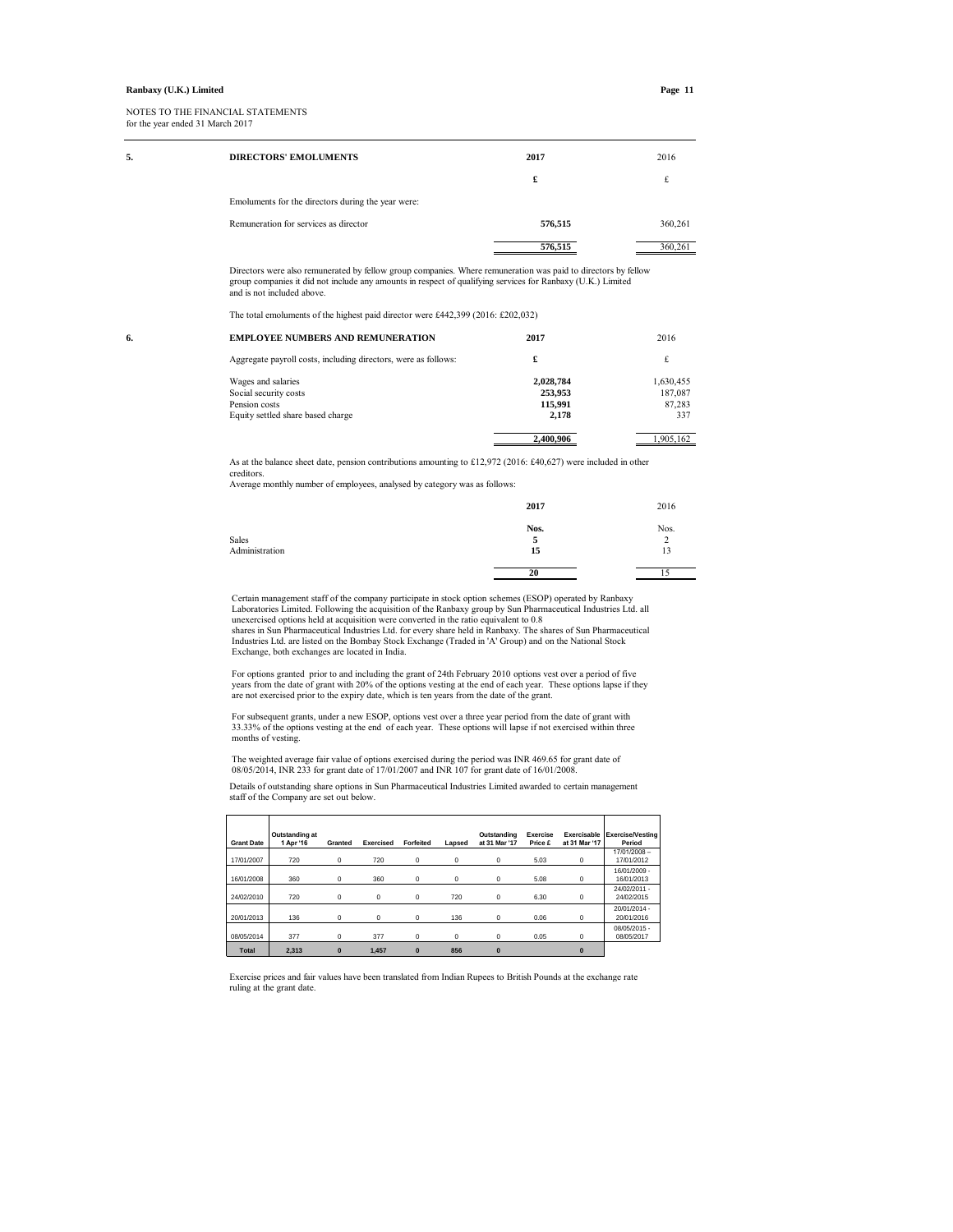NOTES TO THE FINANCIAL STATEMENTS for the year ended 31 March 2017

| TAX ON PROFIT ON ORDINARY ACTIVITIES                                                         | 2017               | 2016              |
|----------------------------------------------------------------------------------------------|--------------------|-------------------|
|                                                                                              |                    | £                 |
| UK corporation tax on profits for the current period<br>Adjustment in respect of prior years | 18,646<br>2,626    | 13.175            |
| Current year tax charge                                                                      | 21,272             | 13.175            |
| Deferred tax charge (see note 13)<br>Total tax charge                                        | 178.059<br>199,331 | 89,499<br>102,674 |

## **Factors affecting the tax charge for the year.**

The tax assessed for the year is lower than the standard rate of corporation tax in the United Kingdom at 20% (2016: 20%)

| The difference is explained as follows:                                                                                        |                      |                      |
|--------------------------------------------------------------------------------------------------------------------------------|----------------------|----------------------|
| Profit on ordinary activities before taxation                                                                                  | 917,751              | 3,490,557            |
| Profit on ordinary activities multiplied by the standard<br>rate of corporation tax in the United Kingdom at 20% (2016: 20%)   | 183.550              | 698,111              |
| Effect of:<br>Expenses not deductible for tax purposes<br>Adjustment for previous year tax<br>Losses not previously recognised | 13.155<br>2.626<br>٠ | 35,897<br>(631, 335) |
| Tax expense for the year.                                                                                                      | 199.331              | 102.673              |

## **Factors that may affect future, current and total tax charges** The standard rate of corporation tax effective from 1 April 2015 was 20%.

Effective from 1 April 2017 the enacted standard rate of corporation tax is 19%, this rate will remain unchanged<br>until 2020. According to the Autumn Budget statement of 2016, the main corporation tax rate would be reduced<br>

| 8. | <b>INTANGIBLE FIXED ASSETS</b> | Product<br><b>Licences</b> |
|----|--------------------------------|----------------------------|
|    |                                | £                          |
|    | At Cost:                       |                            |
|    | 1 April 2016                   | 360,104                    |
|    | 31 March 2017                  | 360,104                    |
|    | Amortisation and impairment    |                            |
|    | 1 April 2016                   | 360,104                    |
|    | 31 March 2017                  | 360,104                    |
|    | Net book value:                |                            |
|    | 31 March 2017                  | ٠                          |
|    | 31 March 2016                  | $\overline{\phantom{0}}$   |

### **9. TANGIBLE FIXED ASSETS**

|                      | Office<br>equipment<br>£ | Computer<br>equipment<br>& software<br>£ | <b>Total</b><br>£ |
|----------------------|--------------------------|------------------------------------------|-------------------|
| At Cost:             |                          |                                          |                   |
| 1 April 2016         | 16,837                   | 35,573                                   | 52,410            |
| <b>Additions</b>     | 575                      | 11,189                                   | 11,764            |
| 31 March 2017        | 17,412                   | 46,762                                   | 64,174            |
| <b>Depreciation:</b> |                          |                                          |                   |
| 1 April 2016         | 4,098                    | 23,895                                   | 27,993            |
| Charge for the year  | 7,216                    | 8,567                                    | 15,783            |
| 31 March 2017        | 11,314                   | 32,462                                   | 43,776            |
| Net book value:      |                          |                                          |                   |
| 31 March 2017        | 6,098                    | 14,300                                   | 20,398            |
| 31 March 2016        | 12,739                   | 11,678                                   | 24,417            |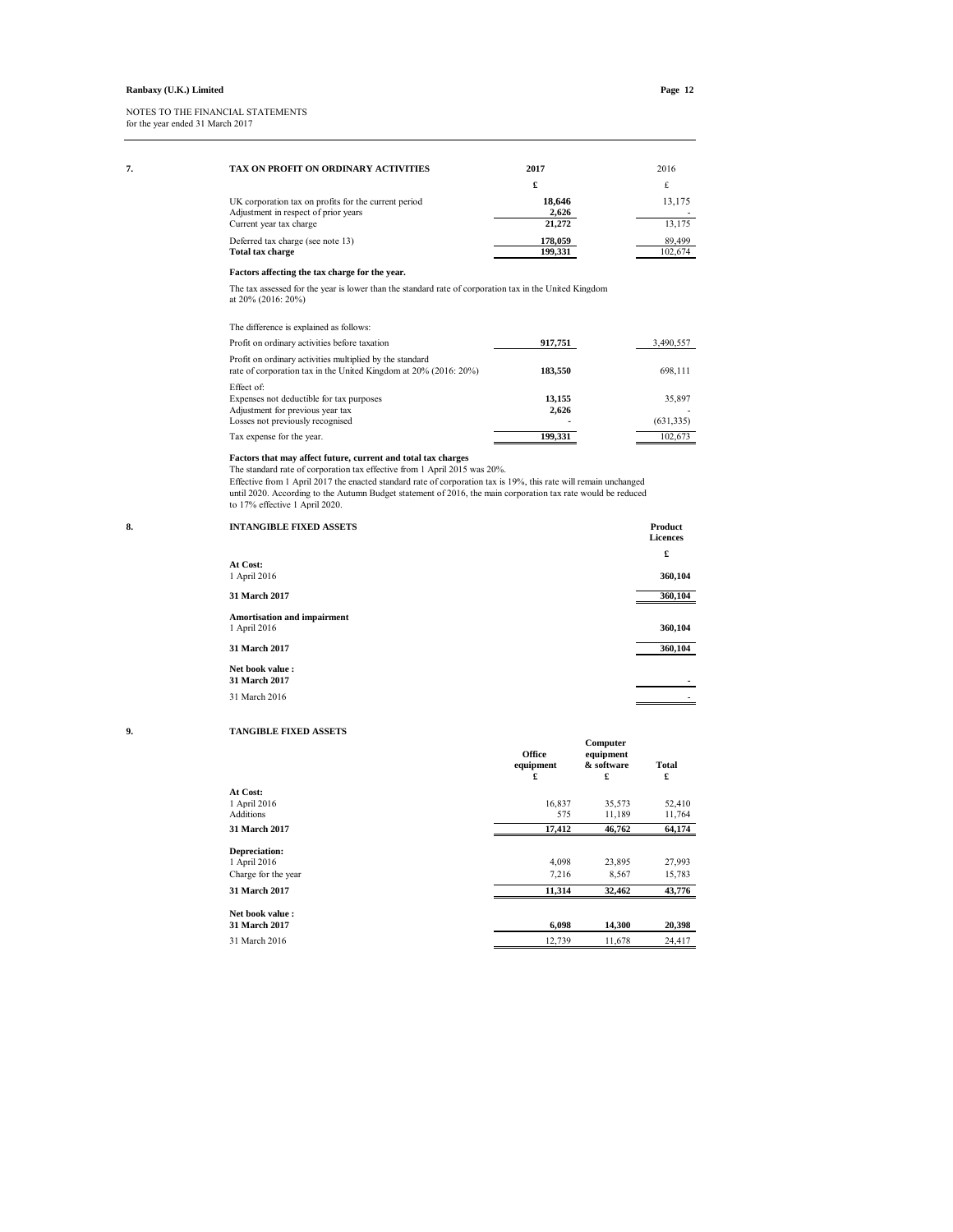NOTES TO THE FINANCIAL STATEMENTS for the year ended 31 March 2017

| 10. | <b>STOCKS</b>                                                                       | 2017      | 2016       |
|-----|-------------------------------------------------------------------------------------|-----------|------------|
|     |                                                                                     | £         | £          |
|     | Finished goods held for resale                                                      | 1,965,601 | 3,219,283  |
|     | Stocks are stated after provision for impairment of £1,037,247 (2016 : £1,413,694). |           |            |
| 11. | <b>DEBTORS:</b>                                                                     |           |            |
|     |                                                                                     | 2017      | 2016       |
|     |                                                                                     | £         | £          |
|     | Amounts falling due within one year:                                                |           |            |
|     | Trade debtors                                                                       | 2,911,624 | 4,964,690  |
|     | Amounts due from group undertakings                                                 | 1,363,468 | 5,178,694  |
|     | Other debtors                                                                       | 81,550    | 8,417,041  |
|     | Prepayments and accrued income                                                      | 45,150    | 57,404     |
|     | Deferred tax (see note 13)                                                          | 18,364    |            |
|     |                                                                                     | 4,420,156 | 18,617,829 |
|     | Amounts falling due after more than one year:                                       |           |            |
|     | Other debtors                                                                       | 8,869,993 |            |
|     | Deferred tax (see note 13)                                                          | 892,099   | 1,088,522  |
|     |                                                                                     | 9,762,092 | 1,088,522  |

Trade debtors are stated after provisions for impairment of £15,309 (2016 : £38,045)

The company has paid a deposit of €10.3m, which as at 31 March 2017 equated to £8.85m, on behalf of the group to the EU Commission. As at 31 March 2016, it was anticipated that the event that would trigger the recovery of this balance would occur in September 2016 and accordingly the debtor was classified as an amount due within one<br>year. During the year ended 31 March 2017, the trigger event has been deferred and is now not expected to occur<br>un from the balance sheet date.

## **12. CREDITORS:** amounts falling due within one year

|                                       | 2017       | 2016       |
|---------------------------------------|------------|------------|
|                                       | £          | £          |
| Trade creditors                       | 10.112     | 50.435     |
| Amounts owed to group undertakings    | 9.284.505  | 13,777,405 |
| Corporation tax                       | 18.647     | 13.175     |
| Social security costs and other taxes | 356.645    | 116,275    |
| Other creditors                       | 12,972     | 40.627     |
| Accruals and deferred income          | 1.107.485  | 1.148.410  |
|                                       | 10,790,366 | 15.146.327 |

The company has a bank overdraft facility and a composite facility available to use which is secured by a fixed and floating charge over all assets. Neither facility was utilised during the year.

## **13. DEFERRED TAXATION**

|                                                                          | 2017       | 2016      |
|--------------------------------------------------------------------------|------------|-----------|
|                                                                          | £          | £         |
| Deferred tax asset (liability):                                          |            |           |
| At 1 April 2016                                                          | 1,088,522  | 1,178,021 |
| Movement in the year                                                     | (178, 059) | (89, 499) |
| At 31 March 2017                                                         | 910,463    | 1,088,522 |
| Deferred taxation included in the financial statements is set out below: |            |           |
|                                                                          | 2017       | 2016      |
|                                                                          | £          | £         |
| Deferred tax asset (liability):                                          |            |           |
| Decelerated capital allowances                                           | 17,046     | 21,670    |
| Other timing differences                                                 | 18,364     | 18,433    |
| Losses to be utilised                                                    | 875,053    | 1,048,419 |
|                                                                          | 910,463    | 1,088,522 |

**Factors that may affect future tax charges** The directors have assessed that the taxable losses will be utilised in the next 5 years to justify the inclusion of a deferred tax asset of £0.91 million as at 31 March 2017. This is based upon the fact that the company has generated strong profits for five successive periods having overcome factors causing earlier losses. This is based upon detailed forecasts that the directors have prepared to support their medium term plans.

The rate of UK corporation tax enacted at the balance sheet date is 20% applicable from 1 April 2015. The corporation tax rate enacted for period beginning 1 April 2017 is 19% , this rate will remain unchanged until 2020.<br>Effective 1 April 2020, the corporation tax rate would be reduced to 17%. There are no other factors that

Based on current plans, the company will have sufficient brought forward tax losses available to offset against future taxable profits for the foreseeable future thereby reducing future tax payments.